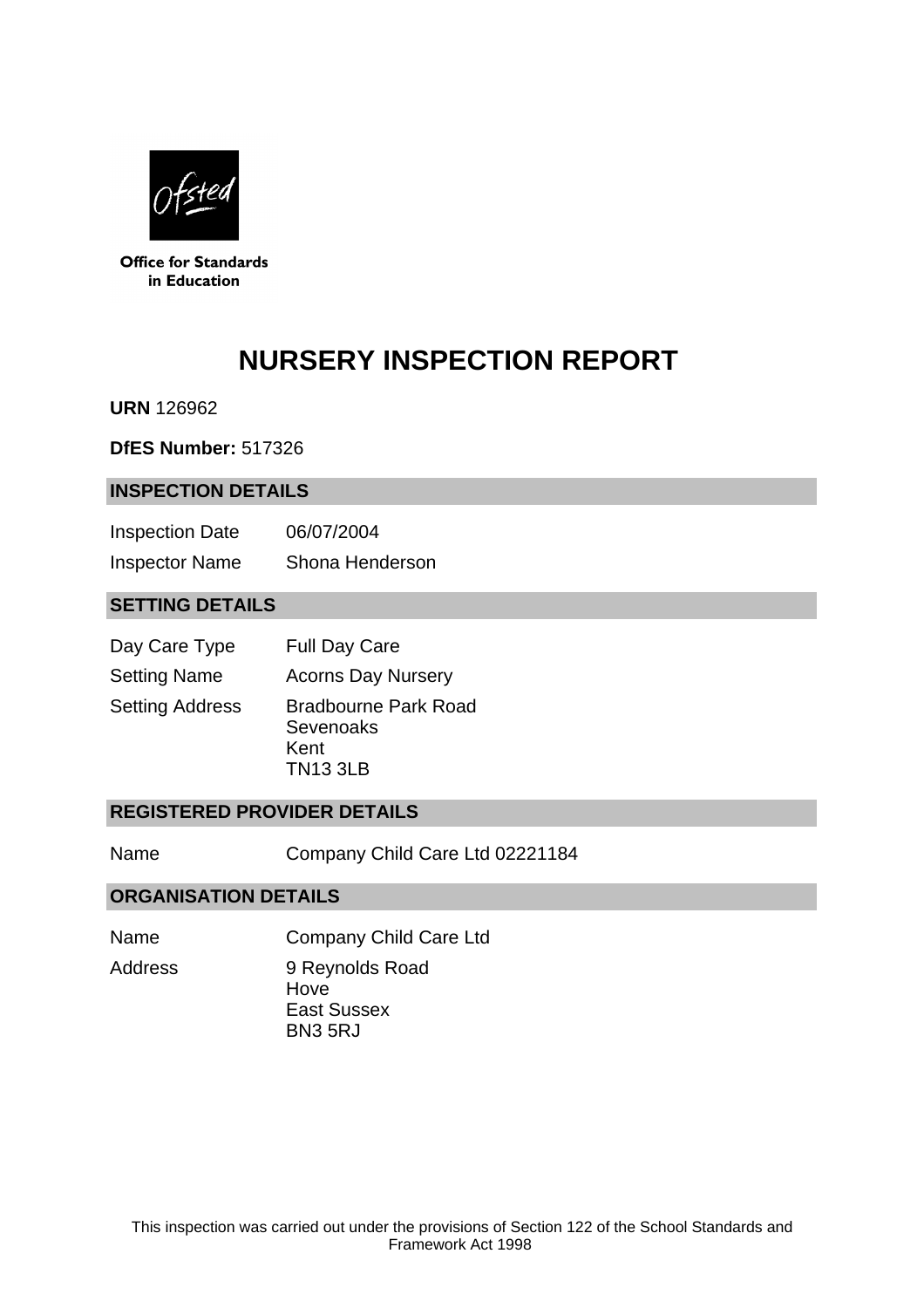## **ABOUT THE INSPECTION**

The purpose of this inspection is to assure government, parents and the public that the nursery education for funded three and four year old children is of an acceptable quality. Inspection of nursery education also identifies strengths and weaknesses so that providers can improve the quality of educational provision and help children to achieve the early learning goals (elgs) by the end of the Foundation Stage. This inspection report must be made available to all parents.

If the setting has been inspected previously, an action plan will have been drawn up to tackle issues identified. This inspection, therefore, must also assess what progress has been made in the implementation of this plan.

#### **Information about the setting**

The Nursery is managed by Company Child Care Ltd. who established the group at the request of Sevenoaks Council and provide a proportion of places for employees of the council.

The nursery is in a single storey building on the site of a Primary School and is open Monday to Fridays, from 08:00 until 18:00 term time only.

The nursery offers places to children in receipt of nursery education funding and accepts children from several nearby villages, feeding on to a variety of Primary schools.

No children with special education needs or English as an additional language attend at present although they have previously.

There are 54 children registered at present who are aged between six months and four years old.

Their are eleven members of staff working with the children.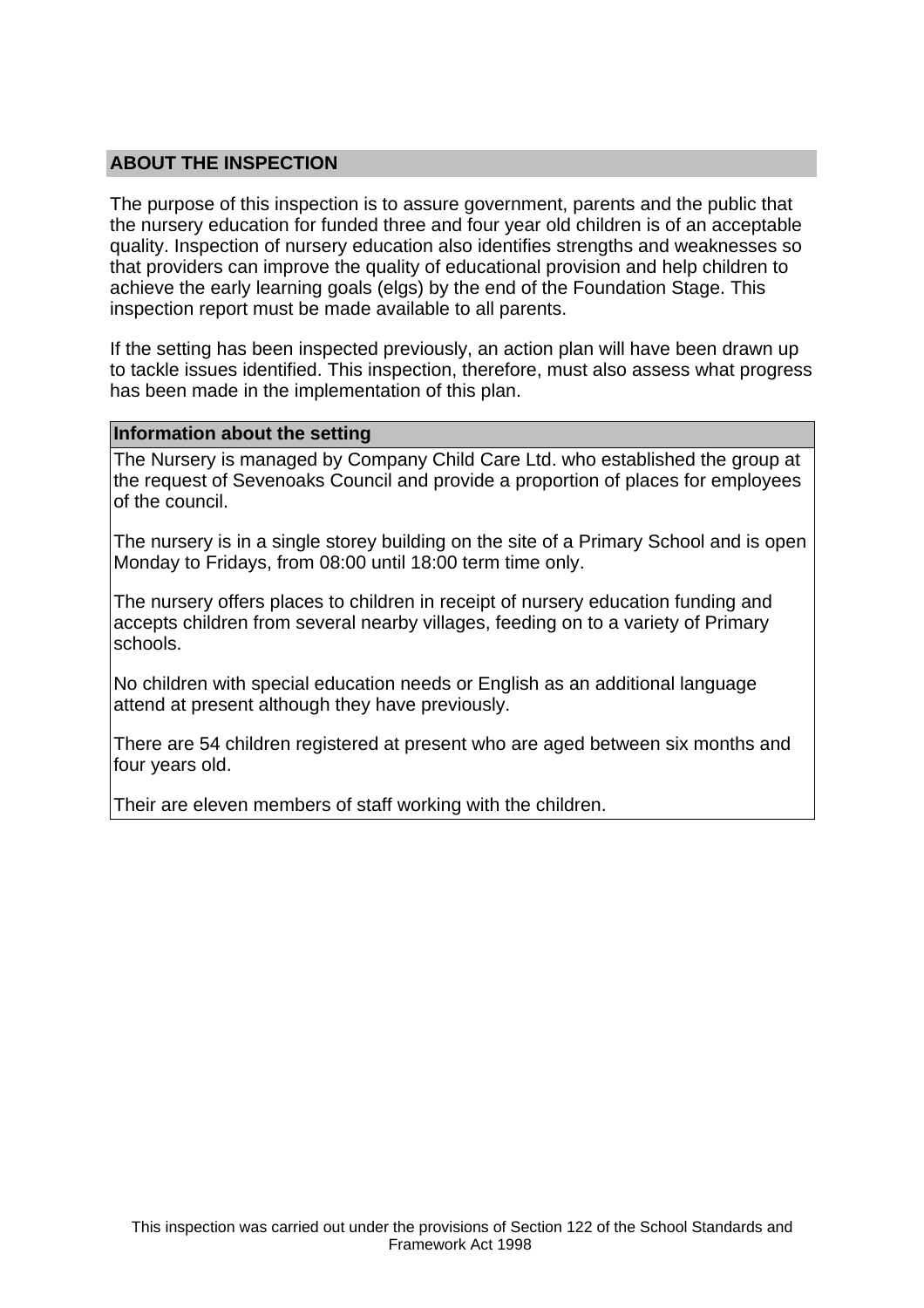## **INSPECTION OF THE NURSERY EDUCATION PROVISION FOR FUNDED THREE AND FOUR YEAR OLDS.**

### **How effective is the nursery education?**

Acorns Day Nursery provides high quality nursery education which enables children to make very good progress towards the early learning goals.

The quality of teaching is very good. Children are happy, enthusiastic and well supported by caring, knowledgeable staff. The friendly, reassuring approaches used by all staff reinforces the setting's philosophy, as laid out in the parents' handbook. Appropriate grouping of children ensures that they are all able to access learning at their own stage of learning. Staff offer and children respond well to opportunities to reach their full potential. Children receive good support in their learning from positive staff interaction and staff's secure knowledge of the early learning goals and stepping stones. The balance between teacher-led and child-initiated activities is appropriate. Communication, language and literacy is a priority and learning in this area is very effective. Children enjoy mathematical exploration and respond with confidence although opportunities in some aspects are insufficient to challenge all children. They are developing an understanding of mathematical language. Effective procedures and policies are in place to support children with Special Educational Needs and those who use English as an additional language.

The leadership and management are very good. The manager fully understands the Foundation Stage framework. She and her staff regularly attend training and the teamwork is effective. Staff do not record their observations of the children's progress on a regular basis so some opportunities to use this information to inform planning are missed.

The partnership with parents and carers is very good. Parents are well informed of nursery procedures, events, and their child's progress. They receive very good information about the early learning goals, which enables them to be involved in their child's learning, and they are invited to contribute to their child's education.

#### **What is being done well?**

- Children are welcomed into a very caring and reassuring atmosphere. Settling-in procedures are effective.
- There is a strong partnership with parents. They say they have confidence in the provision and feel involved with their child's early education.
- Children behave well and show an enthusiasm and joy in learning.
- Children are making very good progress in language; they communicate confidently and listen keenly to stories. They are building effective skills in early reading and writing activities.
- Children engage fully in music activities and learn well.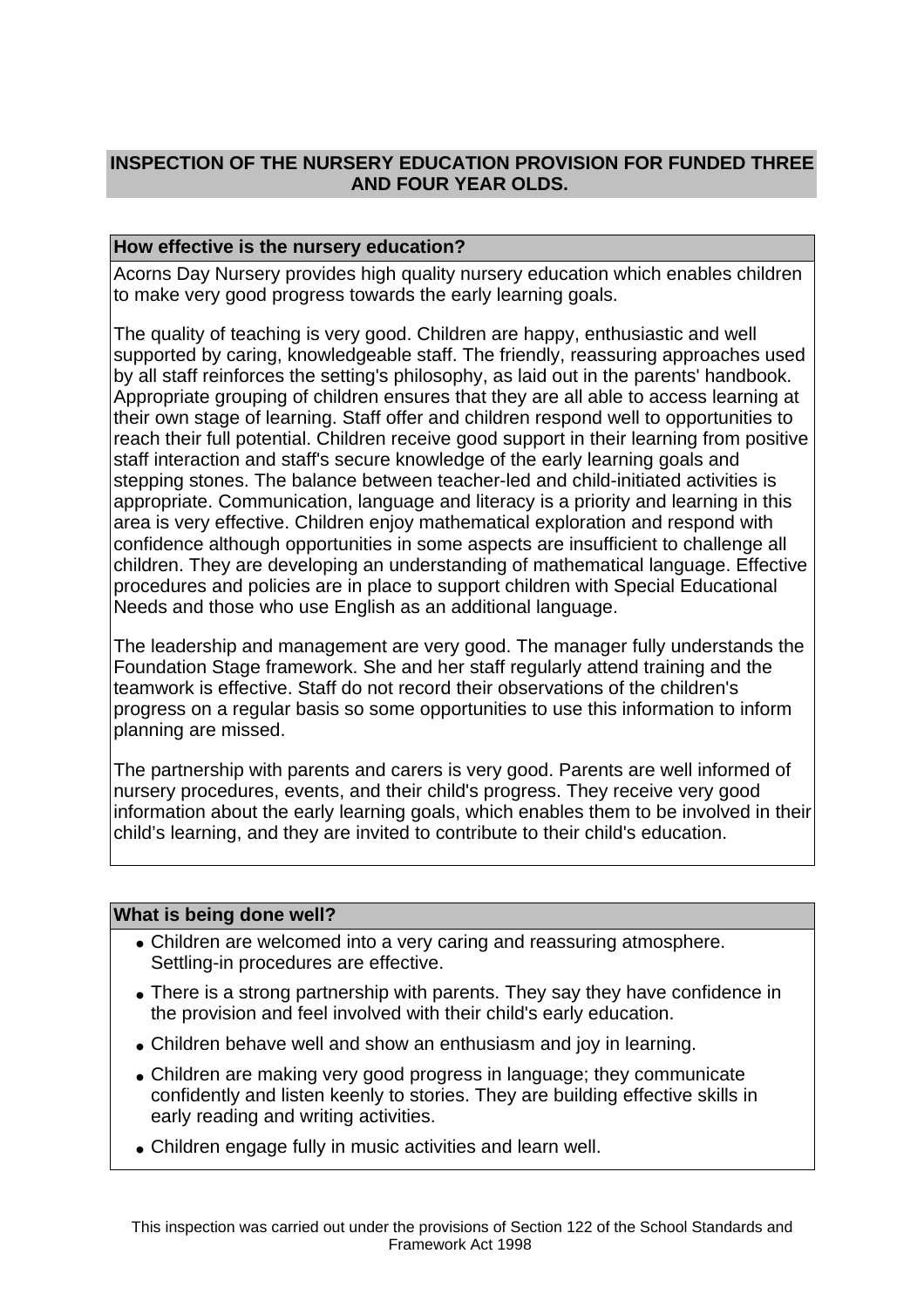- Staff knowledge of the early learning goals is good and there is effective management of the setting.
- Staff work hard to ensure all children are included and have access to a wide range of well resourced and interesting activities.

#### **What needs to be improved?**

- planned opportunities for all children to use mathematical language in everyday tasks, linked to pattern, shape and space, addition and subtraction;
- the method of gathering information on children's learning, and recording in a streamlined and informative way.

#### **What has improved since the last inspection?**

Since the last inspection, improvement has been very good. Children now use a range of equipment that effectively supports early writing activities and mark-making. For example, a 'post office' area offers opportunities for children to write envelopes, cards and letters. Children are also encouraged to follow-up some activities by recording words and captions. They learn appropriate skills to develop their writing at an individual level. For example, after using mirrors to study reflections, some children wrote 'This is me.', others copied over dots to record the words and some simply described their work.

In mathematics, children now learn to recognise and record numbers and are using this knowledge to show their understanding of counting.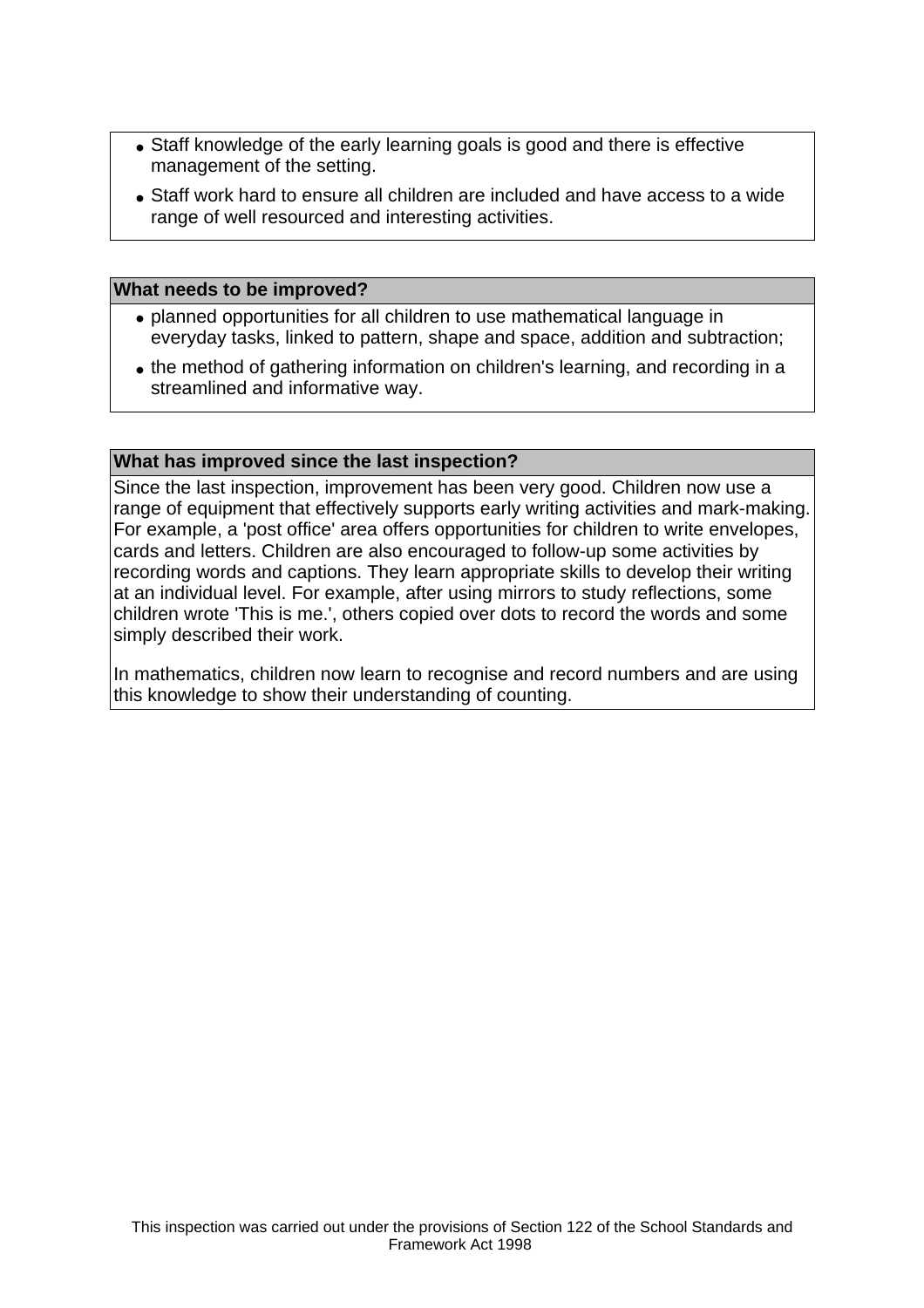## **SUMMARY OF JUDGEMENTS**

## **PERSONAL, SOCIAL AND EMOTIONAL DEVELOPMENT**

Judgement: Very Good

Children are happy and caring of each other. They are confident and know their routine well. They share well and are able to take turns with equipment. The four-year-olds can be regularly spotted helping out and including the younger children in their play. Children use the resources in the nursery well and show an interest in a wide range of items that support topics. There was much enjoyment when they made Divali candles and listened to Indian music whilst dancing in costumes.

## **COMMUNICATION, LANGUAGE AND LITERACY**

Judgement: Very Good

Children settle well at story time and listen with interest. They add their comments and ideas when invited, and show their enjoyment. Children have made many labels for objects around the room and are able to identify and say the initial letter of several words. They enjoy listening for rhyme and are able to make-up nonsense words. They have participated successfully in a programme that supports physical development and develops skills linked to handwriting.

## **MATHEMATICAL DEVELOPMENT**

Judgement: Very Good

Children are able to count objects with confidence and know about number order. They represent numbers through grouping and drawings, and some can form numerals correctly. Children count items and acknowledge 'how many altogether' as in their lining up routine. Children explore some mathematical language linked to addition and subtraction problem-solving, pattern, space and shape, however there is a minor weakness through limited opportunities to develop this learning.

# **KNOWLEDGE AND UNDERSTANDING OF THE WORLD**

Judgement: Very Good

Children's interest in the environment is good and they recall many experiences. They enjoyed a trip to a zoo and gave details of the journey and animals they saw. They make good use of the immediate environment, demonstrating a questioning approach. They use technological equipment with confidence and enjoyment, and small tools safely and imaginatively in design. Parents support the setting by sending in objects that link to topic work, especially of family celebrations and customs.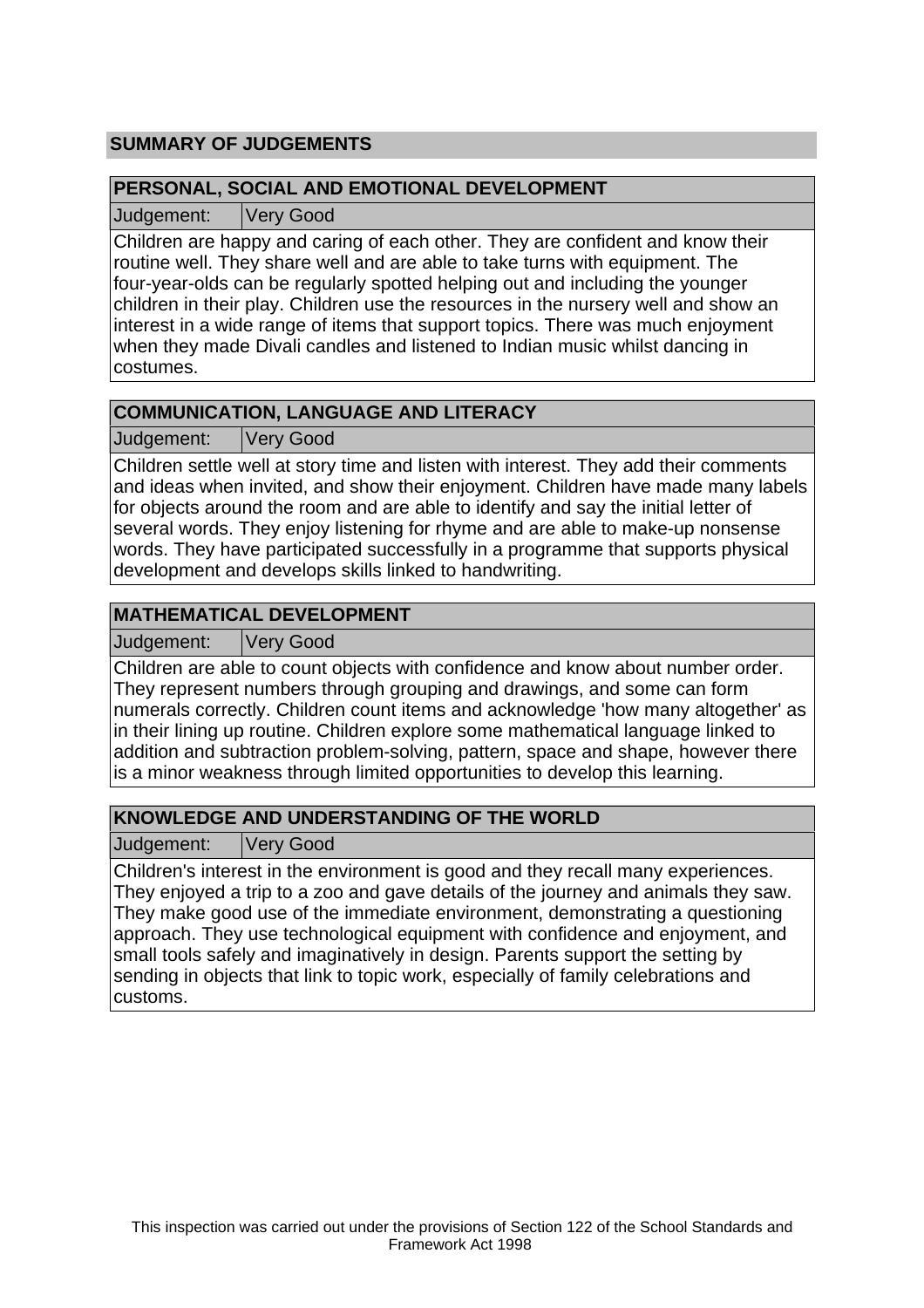## **PHYSICAL DEVELOPMENT**

Judgement: Very Good

Children make good use of the setting's resources, playing confidently on the outdoor climbing and balancing equipment. They use the bats and balls capably and older children are caring and inclusive of younger ones. There is good interaction between physical and creative development and children use craft equipment with independence and imagination. They know about keeping themselves healthy and drinking water is available. They understand about eating nutritious food and about sun protection.

## **CREATIVE DEVELOPMENT**

Judgement: Very Good

All children engage happily in a wide range of creative activities. They benefit from outstanding teaching of music, and their awareness and enjoyment is evident in their developing skills. They are able to engage in many art and craft activities and investigate a range of media with independence. They enjoyed the chance to paint with a brush between their toes. They refer to the displays around the nursery, which show a good balance of child-initiated and adult-led work.

**Children's spiritual, moral, social, and cultural development is fostered appropriately.**